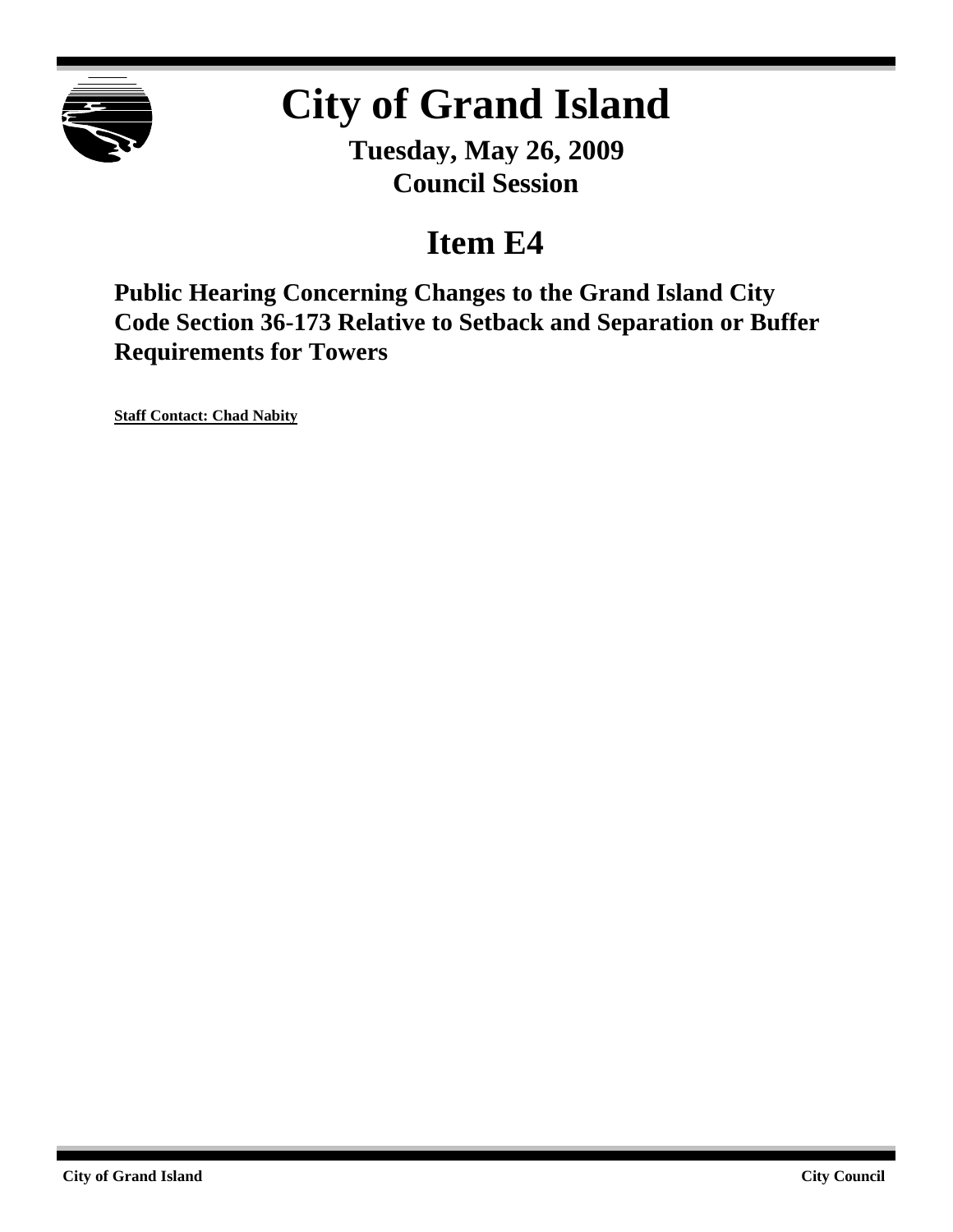## **Council Agenda Memo**

| From:           | <b>Regional Planning Commission</b>              |
|-----------------|--------------------------------------------------|
| <b>Meeting:</b> | May 26, 2009                                     |
| Subject:        | Text Amendment of Zoning Ordinance (C-16-2009GI) |
| Item $\#$ 's:   | $E-4 & E-7$                                      |
| $Presenter(s):$ | Chad Nabity AICP, Regional Planning Director     |

### **Background**

*Concerning amendments to the Zoning Ordinance for the City of Grand Island and its 2 mile extra-territorial jurisdiction. Amendments to be considered pertain to the Communication Towers §36-173 Setbacks and Separation or Buffer Requirements (C-16- 2009GI)*

### **Discussion**

The following proposed amendment to section 36.70 Section B of the Grand Island City Code, was considered by the Regional Planning Commission at the May 6, 2009 meeting following a public hearing. A copy o the recommendation from the Planning Director to the Planning Commission is attached.

At the public hearing, Nabity explained Mr. Buettner was requesting a change in code for the tower he would be locating near the detention cell that the city owns. Conditional use permit would still be needed; this would allow City Council to make the final decision.

#### **§36-173. Setbacks and Separationor Buffer Requirements**

(A) All towers up to fifty (50) feet in height shall be set back on all sides a distance equal to the underlying setback requirement in the applicable zoning district. Towers in excess of fifty (50) feet in height shall be set back one additional foot for each foot of tower height in excess of fifty (50) feet *except where such setback is from property owned, controlled and/or maintained the City and the City Council finds in granting the permit that reducing such additional setback will not cause harm to the intended use of the public property.* The height of a tower shall be measured from the grade at the foot of the base pad to the top of any telecommunications facilities or antennas attached thereto. Setback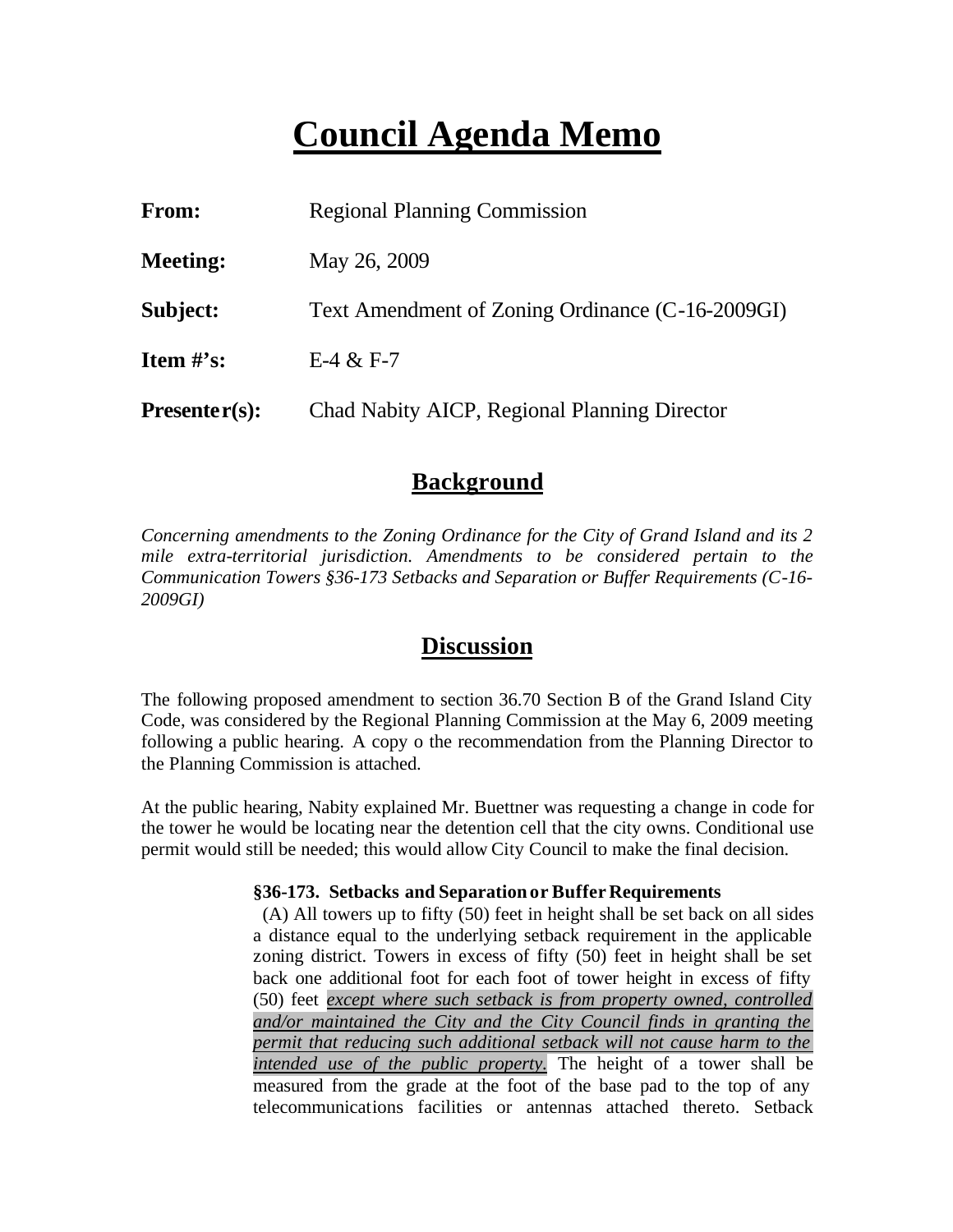requirements shall be measured from the base of the tower to the property line of the tract of land on which it is located.

 (B) Towers exceeding one hundred (100) feet in height may not be located in any residential zoned district and must be separated from all residential zoned land and occupied structures other than those utilized by the tower owner, by a minimum of two hundred (200) feet or one hundred percent (100%) of the height of the proposed tower, whichever is greater.

 (C) Towers of one hundred (100) feet or less in height may be located in residential zoned districts provided said tower is separated from any residential structure, school, church, and/or occupied structures other than those utilized by the tower owner, by a minimum of one hundred percent (100%) of the height of proposed tower.

 (D) Towers must meet the following minimum separation requirements from other towers:

(1) Monopole tower structures shall be separated from all other towers, whether monopole, self-supporting lattice, or guyed, by a minimum of seven hundred fifty (750) feet.

(2) Self-supporting lattice or guyed towers shall be separated from all other self-supporting or guyed towers by a minimum of one thousand five hundred (1,500) feet.

Mr. Buettner spoke in favor of the proposed change. No other members of the public spoke regarding this change. Planning Commission discussed whether it is fair to allow people to "use" city property in this way. Only those people with property adjacent to city property or city controlled property will be eligible for this exception.

Planning Commission discussed the differences in language between both versions of the proposed changes. They asked and it was confirmed that either version of the changes would allow Mr. Buettner to request that council make an exception for his proposed tower. This would also impact other properties near detention cells and drainage structures in the City.

Questions were asked if Council could grant an exception for Mr. Buettner's tower near Highway 30 and then deny a similar request near another cell such as the Riley Cell on Stolley Park Road and Blaine. Nabity explained that this change gives Council the ability to consider the request; it does not require that they make the exception. Council should be able to justify the difference between waiving the setback next to a rough cell with very limited public access and a park like cell with lots of accessible street frontage.

Following some additional discussion a motion was made by Reynolds and seconded by Ruge, to recommend the approval of the above Text Amendment (the version recommended by staff as opposed to the version originally requested by Mr. Buettner) as presented. A roll call vote was taken and the motion passed with 7 members present all voting in favor (Aguilar, O'Neill, Ruge, Hayes, Bredthauer, Heineman and Reynolds).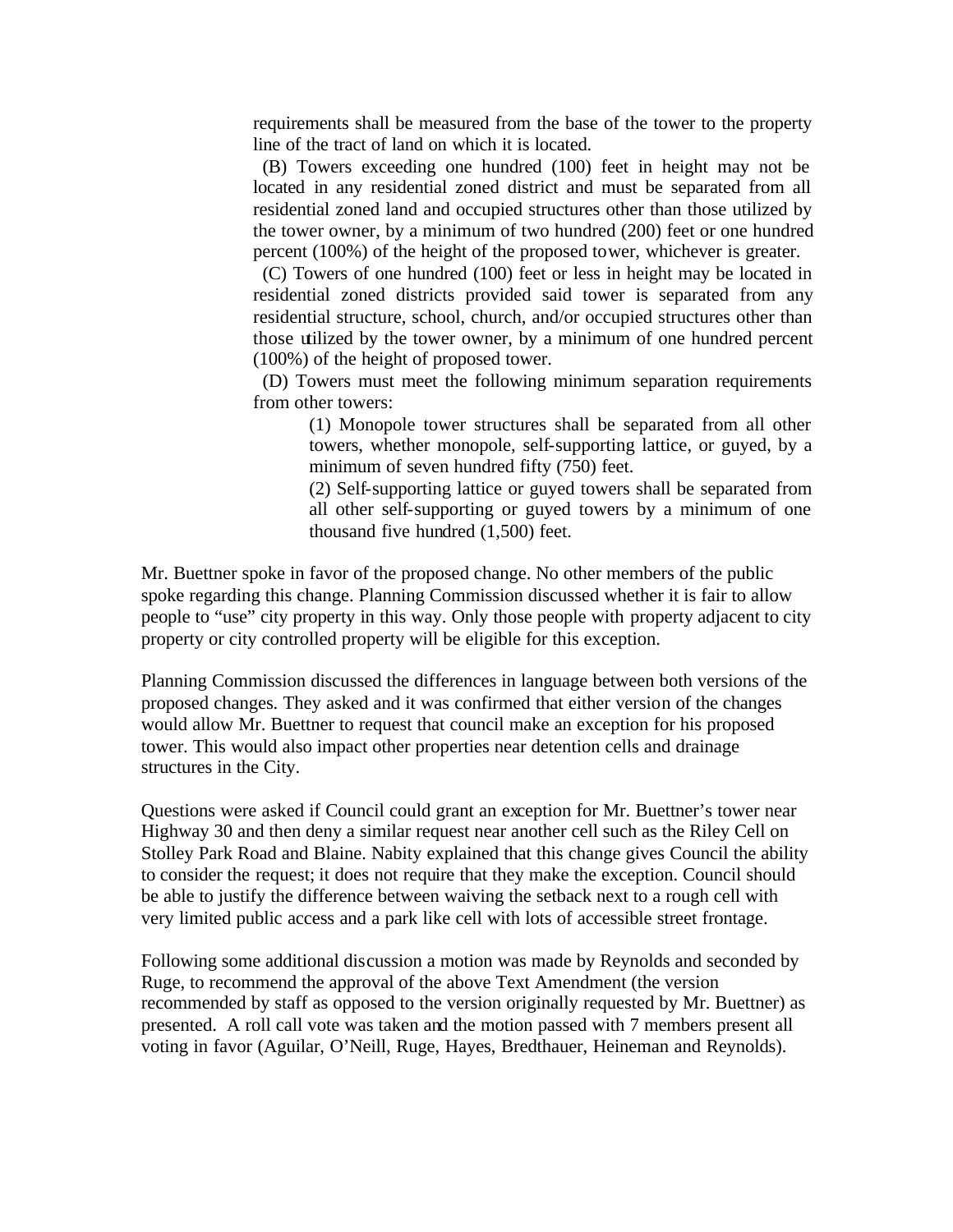## **Alternatives**

It appears that the Council has the following alternatives concerning the issue at hand. The Council may:

- 1. Move to approve
- 2. Refer the issue to a Committee<br>3. Postpone the issue to future date
- Postpone the issue to future date
- 4. Take no action on the issue

## **Recommendation**

City Administration recommends that the Council approve the proposed changes as presented.

## **Sample Motion**

Move to approve as recommended.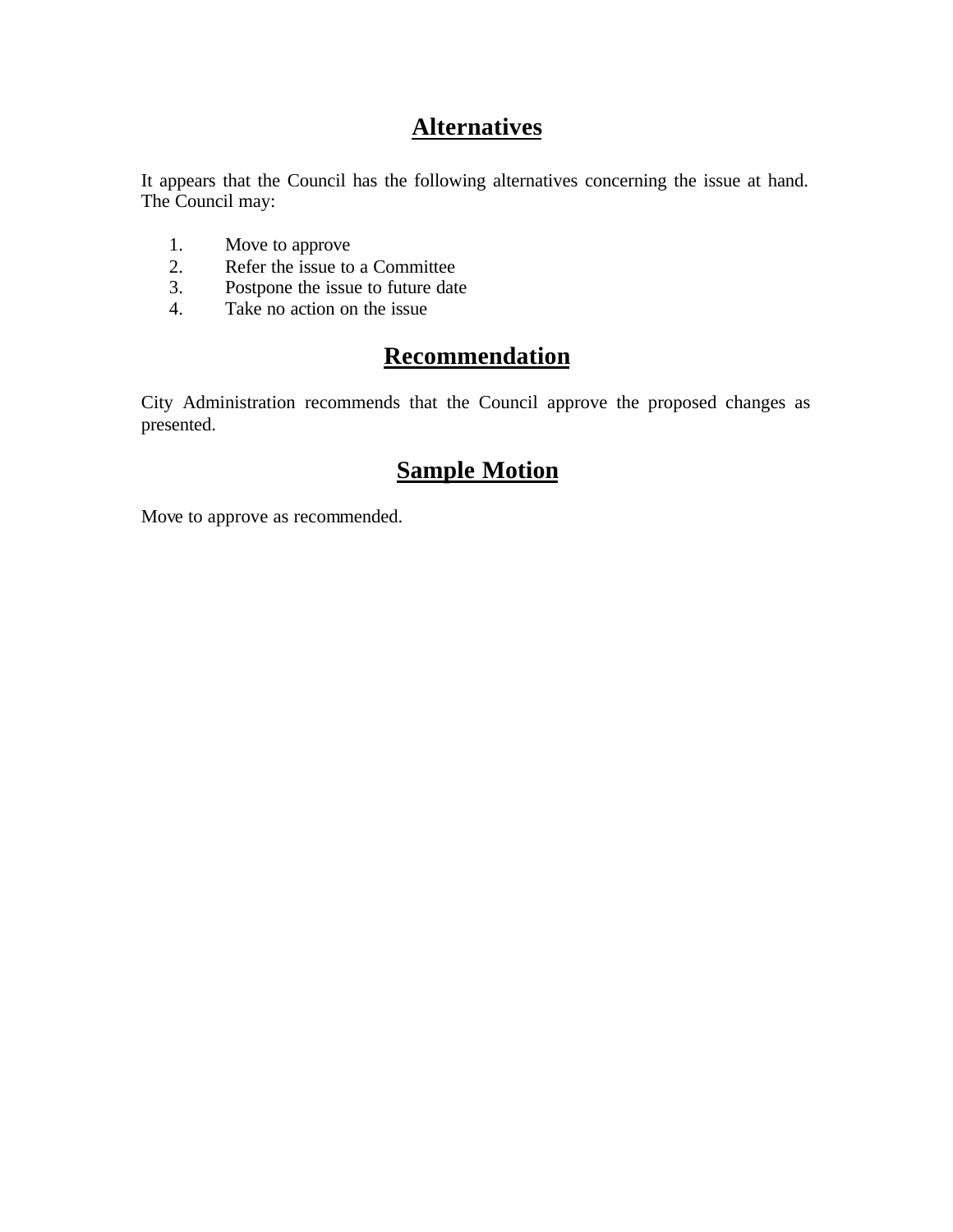#### **Agenda Item #6**

#### **PLANNING DIRECTOR RECOMMENDATION TO REGIONAL PLANNING COMMISSION:**

May 6, 2009

#### **SUBJECT:**

*Concerning amendments to the Zoning Ordinance for the City of Grand Island and its 2 mile extra-territorial jurisdiction. Amendments to be considered pertain to the Communication Towers §36-173 Setbacks and Separation or Buffer Requirements (C-16-2009GI)* 

#### **PROPOSAL:**

The changes proposed here were requested by Patrick Buettner of Grand Island, Nebraska. All areas with changes are highlighted. Additions are *Italicized and underlined* and deletions are in strike out.

#### **§36-173. Setbacks and Separationor Buffer Requirements**

(A) All towers up to fifty (50) feet in height shall be set back on all sides a distance equal to the underlying setback requirement in the applicable zoning district. Towers in excess of fifty (50) feet in height shall be set back one additional foot for each foot of tower height in excess of fifty (50) feet *except where such setback is from property owned by a government entity and the City Council finds in granting the permit that reducing such additional setback will not cause harm to the intended use of the public property..* The height of a tower shall be measured from the grade at the foot of the base pad to the top of any telecommunications facilities or antennas attached thereto. Setback requirements shall be measured from the base of the tower to the property line of the tract of land on which it is located.

 (B) Towers exceeding one hundred (100) feet in height may not be located in any residential zoned district and must be separated from all residential zoned land and occupied structures other than those utilized by the tower owner, by a minimum of two hundred (200) feet or one hundred percent (100%) of the height of the proposed tower, whichever is greater.

 (C) Towers of one hundred (100) feet or less in height may be located in residential zoned districts provided said tower is separated from any residential structure, school, church, and/or occupied structures other than those utilized by the tower owner, by a minimum of one hundred percent (100%) of the height of proposed tower.

 (D) Towers must meet the following minimum separation requirements from other towers: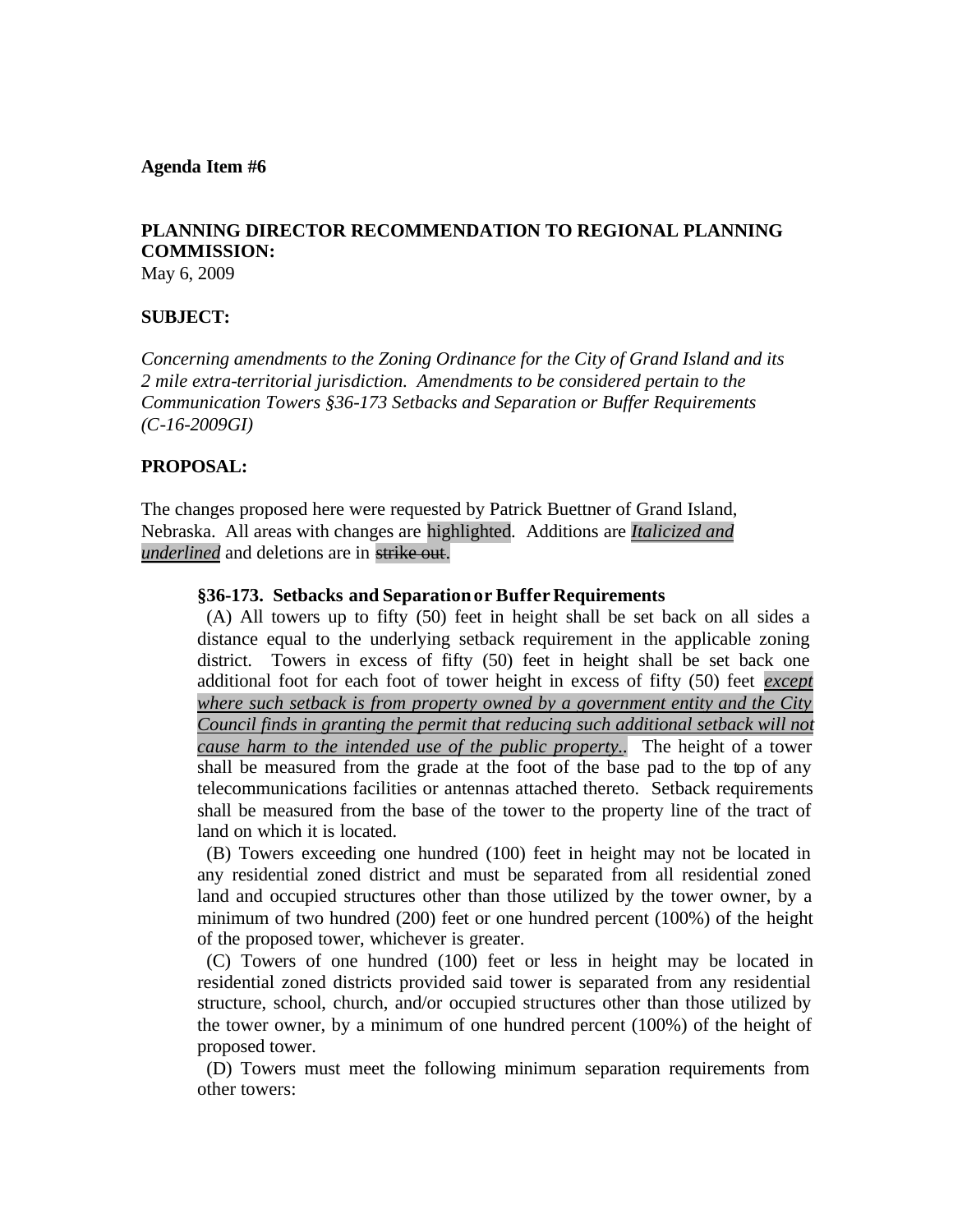(1) Monopole tower structures shall be separated from all other towers, whether monopole, self-supporting lattice, or guyed, by a minimum of seven hundred fifty (750) feet.

(2) Self-supporting lattice or guyed towers shall be separated from all other self-supporting or guyed towers by a minimum of one thousand five hundred (1,500) feet.

#### **OVERVIEW:**

The proposed changes would give the City Council flexibility in determining the appropriate setbacks for a tower when the property the tower is on is bounded by public property. Property owned by a government entity could include a: city, state, federal, natural resource district, fair board and/or public school district among others. The types of property could include: detention cells, road right of way, parks, schools, fair grounds, drainage way or projects, lakes etc…

In the particular case that Mr. Buettner is interested in the tower would abut a detention cell on state owned property that is maintained by the City.

Another option for amending these regulations would be to change the regulations as shown below:

#### **§36-173. Setbacks and Separationor Buffer Requirements**

(A) All towers up to fifty (50) feet in height shall be set back on all sides a distance equal to the underlying setback requirement in the applicable zoning district. Towers in excess of fifty (50) feet in height shall be set back one additional foot for each foot of tower height in excess of fifty (50) feet *except where such setback is from property owned, controlled and/or maintained the City and the City Council finds in granting the permit that reducing such additional setback will not cause harm to the intended use of the public property.* The height of a tower shall be measured from the grade at the foot of the base pad to the top of any telecommunications facilities or antennas attached thereto. Setback requirements shall be measured from the base of the tower to the property line of the tract of land on which it is located.

 (B) Towers exceeding one hundred (100) feet in height may not be located in any residential zoned district and must be separated from all residential zoned land and occupied structures other than those utilized by the tower owner, by a minimum of two hundred (200) feet or one hundred percent (100%) of the height of the proposed tower, whichever is greater.

 (C) Towers of one hundred (100) feet or less in height may be located in residential zoned districts provided said tower is separated from any residential structure, school, church, and/or occupied structures other than those utilized by the tower owner, by a minimum of one hundred percent (100%) of the height of proposed tower.